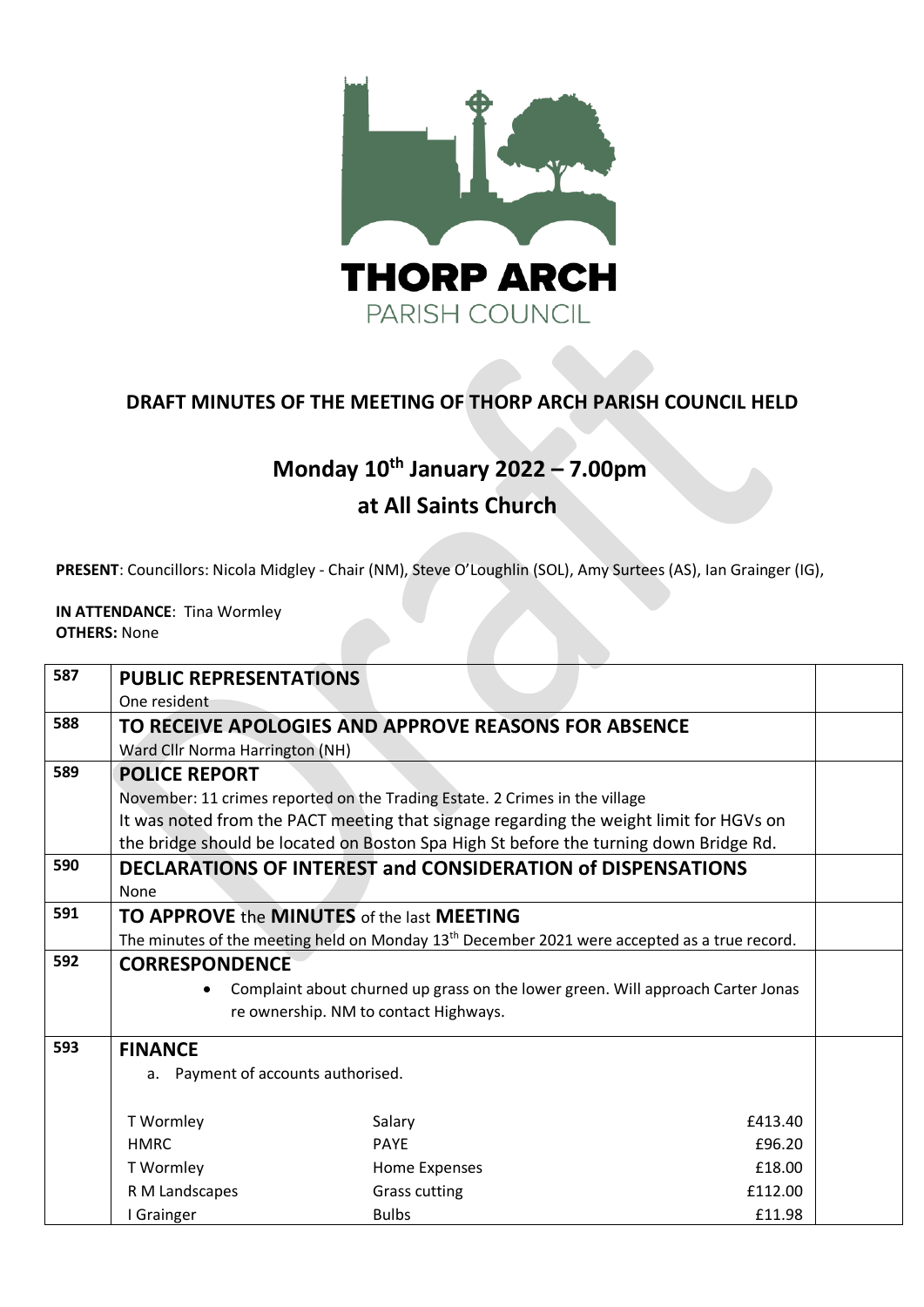|     | Greensleeves                                     | Grass Treatment on The Green<br>£122.00                                                                                                                                                                                                                                                                                                                                          |                       |
|-----|--------------------------------------------------|----------------------------------------------------------------------------------------------------------------------------------------------------------------------------------------------------------------------------------------------------------------------------------------------------------------------------------------------------------------------------------|-----------------------|
|     | c.<br>per household.                             | a. Balances and receipts noted.<br>b. Bank reconciliation circulated and agreed.<br>2022/23 Precept - Resolved to set the Precept at £21,600. This represents a 2% decrease                                                                                                                                                                                                      | <b>Clerk</b>          |
| 594 |                                                  | <b>PARISH DEVELOPMENT MATTERS</b><br>a. Lovell Homes - Some complaints received about mud on the road which was subsequently                                                                                                                                                                                                                                                     |                       |
|     | cleaned.                                         | b. Thorp Arch Grange - Sign for the fence informing residents that the area is for public use,<br>has been delivered and will be installed this week.                                                                                                                                                                                                                            | IG<br>SOL             |
| 595 | <b>PLANNING</b>                                  |                                                                                                                                                                                                                                                                                                                                                                                  |                       |
|     | See Appendix 1 for a. and b.<br>a. Applications. | b. Decisions and enforcements.                                                                                                                                                                                                                                                                                                                                                   |                       |
| 596 | <b>PARISH PROJECTS</b>                           |                                                                                                                                                                                                                                                                                                                                                                                  |                       |
|     |                                                  | a. Summer baskets/ planters - IG to order 3 planters and 5 hanging baskets and contact the<br>Arium regarding watering. NM to check with Highways re location of planters.                                                                                                                                                                                                       | IG<br><b>NM</b>       |
| 597 | <b>ORGANISATIONAL MATTERS</b>                    |                                                                                                                                                                                                                                                                                                                                                                                  |                       |
|     |                                                  | a. Walton Community Centre – Resolved to include a question in the survey about a possible<br>£20,000 donation to Walton PC towards the cost of refurbishment of the community<br>centre. The Community Centre will be available for use by all Thorp Arch residents.                                                                                                            | <b>NM</b>             |
|     | leaflet distribution.                            | b. Survey - Resolved to spend up to £2000 for publicity costs relating to the survey. Survey is<br>almost complete and needs only a number of final tweaks. It will be forwarded to Swift<br>ahead of the scheduled meeting with them, which will be held later this week. Leaflet will<br>be ready by the end of the week. NM to liaise with previous Causeway delivery team re | <b>Clerk</b><br>AS/NM |
|     |                                                  | c. Resignation - Cllr Gemma Connelly-Spry has submitted her resignation due to work<br>commitments. This has created a vacancy on the Parish Council which will be advertised. A<br>note of thanks was recorded to Gemma for her work on the Parish Council with the hope<br>that she may return to the PC at some point.                                                        |                       |
|     | d.                                               | Queens Platinum Jubilee - The Village Society will be organising events for the Jubilee<br>which can be financially supported by the PC.                                                                                                                                                                                                                                         | <b>Clerk</b>          |
| 598 | <b>INFRASTRUCTURE</b>                            |                                                                                                                                                                                                                                                                                                                                                                                  |                       |
|     | parking notice.                                  | a. Yellow lining - Yellow lining will be redone on the far side of the bridge. Consultation will<br>be undertaken regarding extending the lines further up the hill with a 'residents only'                                                                                                                                                                                      |                       |
|     |                                                  | b. Speeding - Cllr NH reported on the Wetherby Speeding Operation, which has included<br>Thorp Arch. A Road Traffic Officer was located on Church Causeway. A number of<br>offences were detected using a speed gun. The Officer was there from 7.00am until                                                                                                                     | <b>NH</b>             |
|     |                                                  | 3.00pm for one day and will be returning to undertake further monitoring. NM provided a<br>report on SID data, which will be featured in the Newsletter and website.                                                                                                                                                                                                             | <b>Clerk</b>          |
|     |                                                  | c. CCTV on the bridge - LCC are currently monitoring traffic across the bridge using CCTV.<br>Results to be sent to the PC.                                                                                                                                                                                                                                                      | <b>NH</b>             |
| 599 |                                                  | <b>MINOR ITEMS and ITEMS FOR NEXT AGENDA</b>                                                                                                                                                                                                                                                                                                                                     |                       |
|     |                                                  | a. Items for the agenda to be forwarded to the Clerk up to one week before the meeting.                                                                                                                                                                                                                                                                                          |                       |